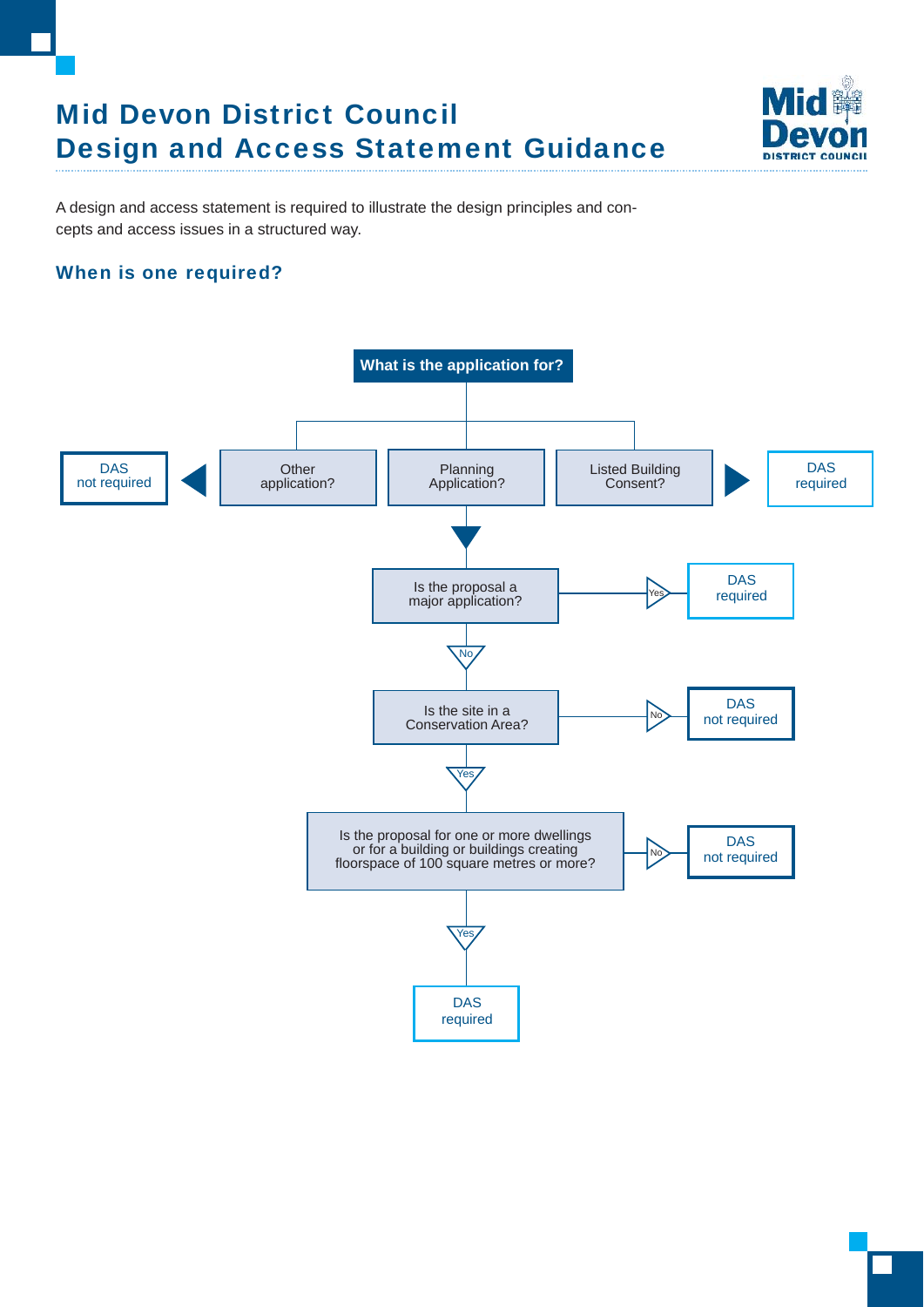## What is required?



The level of detail required depends on the scale and complexity of the application, what is important is that the document is concise, proportionate and effectively covers all of the design and access issues.

#### i) Amount

Details of how much development is proposed, including the number of residential units and proposed floorspace for other uses. Explain and justify the amount of development for each use, how they are distributed across the site, how the proposal relates to its surroundings and consideration of accessibility for all users to and between parts of the development. Where a range of upper and lower development levels are given this should be justified.

#### ii) Layout

The details of the way in which buildings and routes and open spaces (both private and public) are provided and placed and orientated in relation to other buildings and surrounding spaces. Designing out crime should also be considered. If the application is in outline and layout is reserved, information should be provided on the approximate location of buildings, routes, open spaces and indicative access points. The statement should also explain the principles behind building plots, development areas and how these together with access will inform the detailed layout. For detailed applications and where layout is not reserved, the statement should explain and justify the proposed layout in terms of the relationship between buildings and spaces within and around the site and how this will help to create safe, vibrant and successful places. Accessibility issues should also be addressed including travel distances and gradients and orientation in relation to topography to aid accessibility. Information should also be provided on the buildings carbon emission performance.

#### iii) Scale

Detail of the height and width and length of a building or buildings in relation to its surroundings. If the application is in outline and scale is reserved, the application should show the upper and lower limits of the height, width and length of each building proposed to establish a 3 dimensional building size within which the detailed design will be constructed. The principles behind these should be explained and justified together with how they will inform the final scale of the buildings. For detailed applications and where scale is not reserved, the statement should explain and justify the scale and height of buildings proposed, how they relate to the site's surroundings and skyline. The size of building parts particularly entrances and facades in relation to the human scale should also be explained and justified.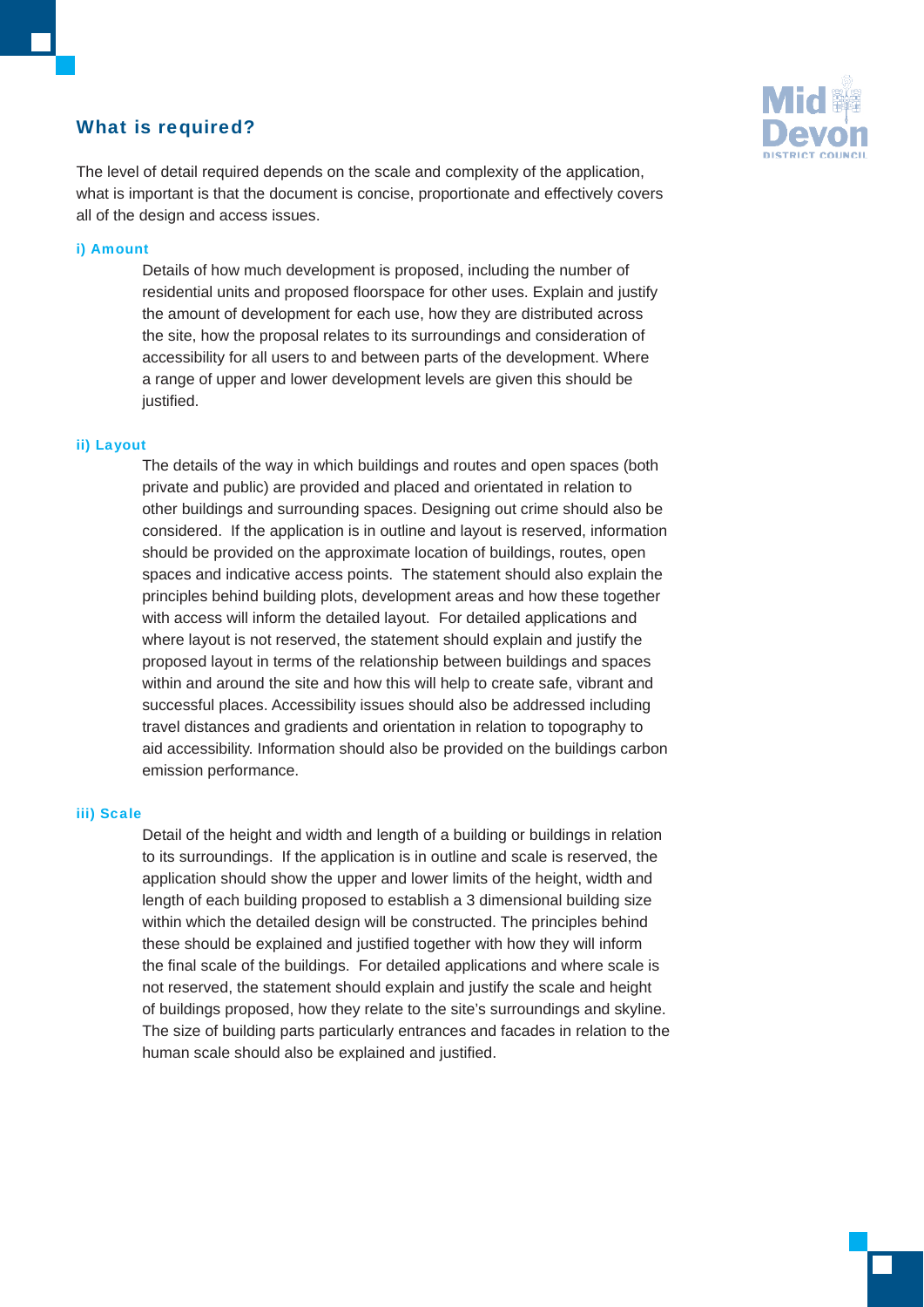#### iv) Landscaping

Details of the treatment of private and public spaces in the scheme through hard and soft landscaping. Statements should explain the function and how the landscaping will be maintained. If the application is in outline and landscaping is reserved the statement should still explain and justify the principles that will inform the future landscaping scheme. For detailed applications and where landscaping is not reserved, the statement should explain and justify the landscaping scheme, explaining the purpose of landscaping private and public spaces and its relationship to the surrounding area. A schedule of planting and proposed hard landscaping materials is recommended. If no landscaping is proposed it is necessary to explain why landscaping is not relevant.

#### v) Appearance

Details of all aspects of the development which will affect the visual impression it makes including external built form, its architecture, materials, decoration, lighting, colour and texture. If the application is in outline and appearance is reserved, the statement should still explain and justify the principles behind the intended appearance and explain how these will inform the final design of the development. For detailed applications and where appearance is not reserved, the statement should explain and justify the appearance of the place or buildings proposed including how the scheme will relate to the appearance and character of the surroundings and how accessibility has been considered.

#### vi) Use (context)

An explanation of the proposed use or mix or uses, for the development, their distribution across the site, the appropriateness of access between them and their relationship to surrounding uses.

#### vii) Access

The access component relates to 'access to the development' and not to internal aspects of individual buildings. Statements should explain how access arrangements will ensure all users have equal and convenient access to buildings, spaces and public transport together with how the development will adapt to changing access needs. Statements should also explain the policy adopted in relation to access and how policies in local development documents have been taken into account, information on consultation about access issues and how sources of advice have been followed, particularly to include disabled people. Also include information on access for emergency services.

If the application is in outline and access is reserved, the statement should still indicate the location of points of access to the site and the principles that will be used to inform the access arrangements for the final development at all scales from neighbourhood movement patterns where appropriate to the treatment of individual access points to buildings.